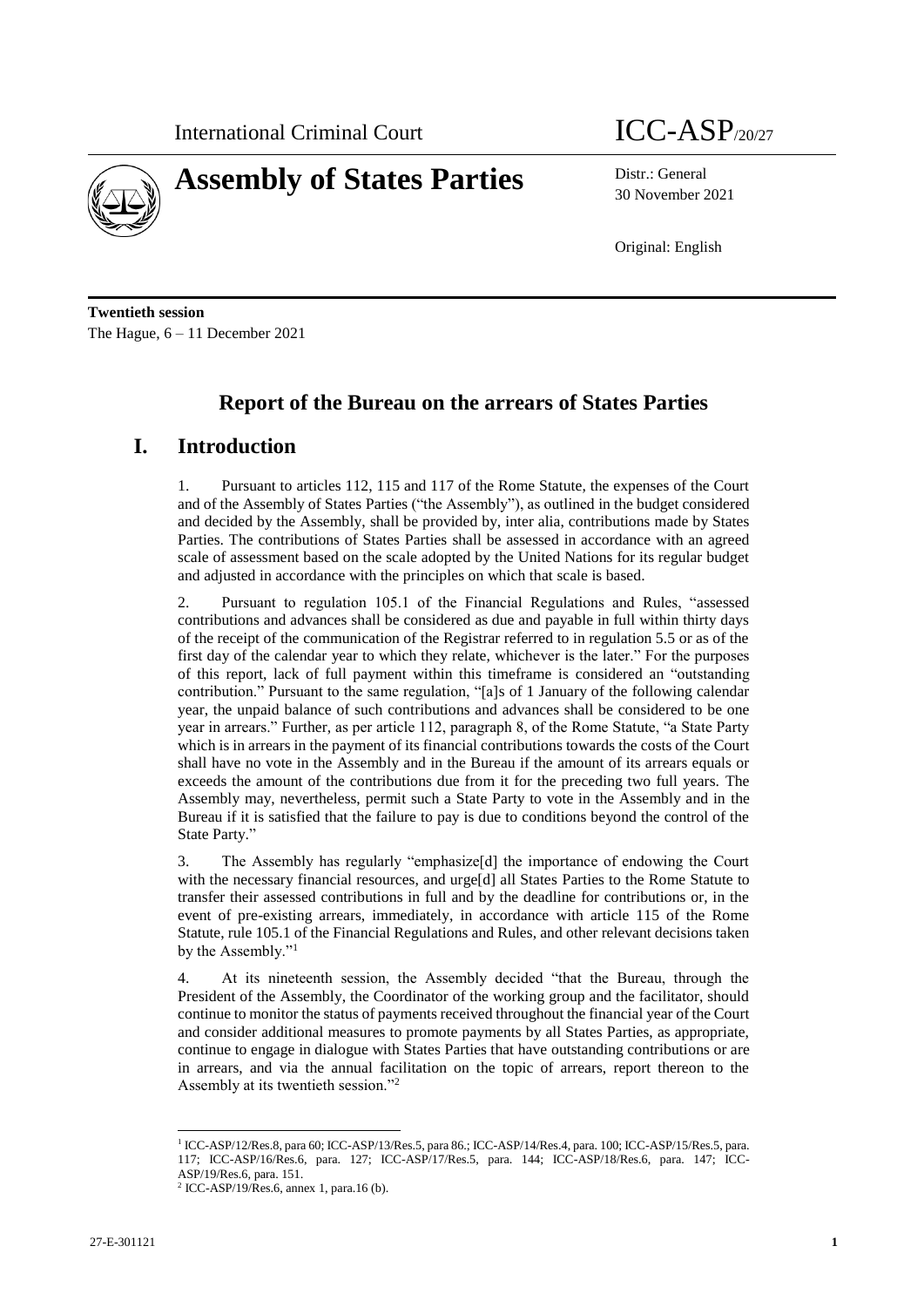5. Also at its nineteenth session, in the resolution on the budget<sup>3</sup>, the Assembly urged all States Parties to make timely payments of assessed contributions and requested the Court and States Parties to make serious efforts and take necessary steps to reduce the level of arrears and outstanding contributions as far as possible to avoid liquidity issues for the Court, and further requested the Court to communicate to the Committee all information concerning outstanding contributions in advance of the twentieth session of the Assembly of States Parties.<sup>4</sup> The Assembly also welcomed the Court's development of guidelines, consistent with existing rules and regulations, for States Parties which are in arrears and subject to the provisions of article 112, paragraph 8, of the Rome Statute, and which face significant economic hardship, to enter into voluntary and sustainable payment plans and further requested the Court to keep States Parties informed of any such payment plans and their implementation through The Hague Working Group facilitation on the budget, including via the monthly financial reports provided to States. 5

6. The Bureau allocated the mandate for the topic of arrears to the New York Working Group on 18 February 2021, and on 8 April appointed Ambassador Rodrigo Carazo Zeledón (Costa Rica) as the facilitator for the topic of arrears.

7. The objectives of the facilitation on the topic of arrears are as follows:

a) To find ways to ensure that no assessed contributions to the Court remain outstanding, by promoting a culture of financial discipline;

b) To seek ways of cooperating with States Parties that have not met their financial obligations in order to reverse any outstanding balances;

c) To examine what could be done in the cases in which these outstanding contributions amount to arrears under article 112 of the Rome Statute and/or when obligations have not been met due to circumstances beyond the control of the States Parties in question;

d) To keep under review the mechanism allowing States Parties to seek exemptions from article 112; and

e) To enhance communication among the Assembly, the Court and States Parties in arrears, so as to address the issue of outstanding assessed contributions more effectively.

#### **II. Status of contributions and arrears**

8. As of 31 October 2021, the total outstanding contributions, including for the regular budget, the Working Capital Fund, the Contingency Fund, and the host State loan, stood at €49.9 million.

9. As of 31 October 2021, 26 States Parties had outstanding contributions for the 2021 budget, nine of which were ineligible to vote and were required to make a minimum payment in order to avoid the application of article 112, paragraph 8, of the Rome Statute.

10. In the report on the work of its thirty-seventh session,<sup>6</sup> the Committee on Budget and Finance reviewed the status of contributions and arrears and recommended that States Parties who are behind with the payment of their respective contribution for more than the current year should settle their accounts with the Court as soon as possible, and if necessary establish with the Court a realistic and affordable, but also reliable, payment plan to settle the outstanding contributions.

11. The Committee recommended that in order to strengthen the process of recovering outstanding contributions, States in arrears for the preceding two full years should only be allowed to vote once the payment schedule is fulfilled, and that requests for exemption should only be granted once a minimum amount identified has been paid and once a payment plan for the remaining balance is presented.

<sup>3</sup> ICC-ASP/19/Res.1.

<sup>4</sup> ICC-ASP/19/Res.1, section C, para.1.

<sup>5</sup> ICC-ASP/19/Res.1, section C, para.2.

<sup>6</sup> ICC-ASP/20/15/, paras. 208 to 214.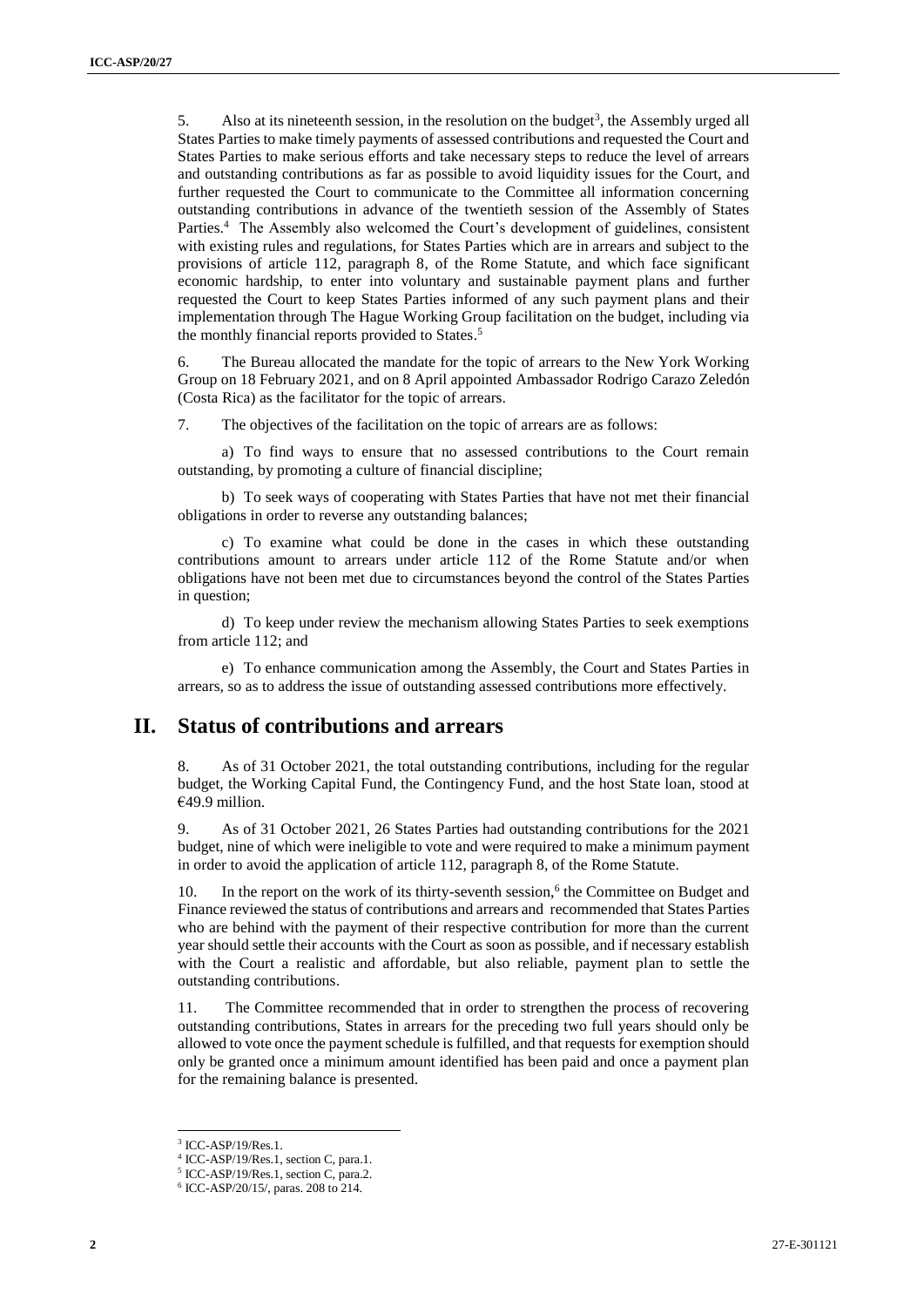#### **III. Independent Expert Review**

As regards recommendation 140 of the Independent Expert Review,<sup>7</sup> which notes the concerning state of arrears and the potential liquidity crisis facing the Court, a joint meeting of the New York Working Group and The Hague Working Group of the Bureau was held on 28 October 2021. States Parties expressed wide support for the further consideration of the issue of liquidity and arrears as a strategic priority for the future of the Court. Some States Parties noted that further consideration of this recommendation should not include any additional measures other than those already provided for in the Rome Statute, while a number of States Parties emphasized the need to consider possible further measures and, in this regard, to look into the practices of other relevant international organizations, as recommended by the IER. To this end, the budget facilitator will engage with the Secretariat of the Assembly to discuss the modalities for such a comparative analysis.

#### **IV. Consultations and sharing of information**

13. As in previous years, information on the status of contributions to the Court was annexed to the reports of the two sessions of the Committee.<sup>8</sup> In addition, as mandated by the Assembly at its seventeenth session,<sup>9</sup> States Parties received a monthly financial report from the Court which included information on the status of contributions.

14. The Secretariat periodically updated the facilitator on the status of contributions and arrears. During 2021, the facilitator approached relevant State Party delegations from Permanent Missions to the United Nations, particularly those with significant outstanding contributions, to discuss both the amount and status of their arrears. The facilitator also reached out to delegations from States Parties that are currently subject to article 112, paragraph 8, of the Statute, and urged them to restore their voting rights by settling their arrears.

15. Despite restrictions on in-person meetings due to the COVID-19 pandemic, the facilitator continued to reach out to the States Parties in New York. The facilitator also kept the New York Working Group regularly updated on those efforts and outcomes.

#### **V. Conclusions and recommendations**

16. Bearing in mind the worrisome state of outstanding contributions and arrears, the status of contributions should be kept under close observation. The Assembly must continue to undertake focused efforts to ensure that no assessed contributions to the Court remain outstanding and to ensure that the requests for payment are acted upon by all States Parties. For this reason the facilitator recommends that the Assembly continue to have an annual facilitation on the matter of arrears.

17. The facilitator concludes his inter-sessional work by recommending to the Assembly the inclusion in the omnibus resolution of the paragraphs contained in the annex to this report.

<sup>7</sup> ICC-ASP/19/16.

<sup>8</sup> ICC-ASP/20/5 and ICC-ASP/20/15.

<sup>9</sup> ICC-ASP/17/Res.4, section N, para. 10.